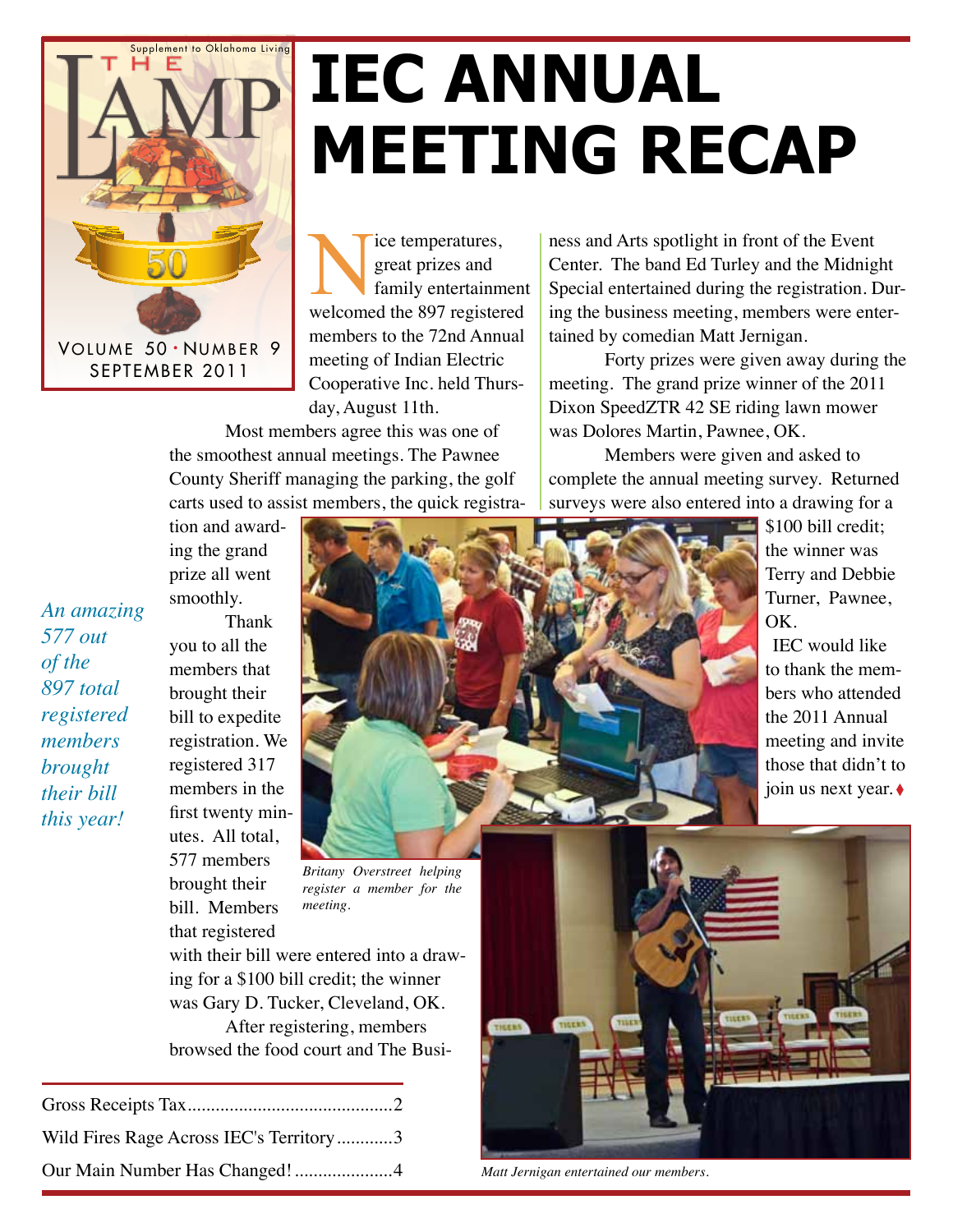## **Gross receipts tax**

chool has started once again. The trend has been that<br>more and more schools are having to do without. But<br>education is important for children and IEC believes<br>strongly in supporting school districts within its territory more and more schools are having to do without. But, education is important for children and IEC believes strongly in supporting school districts within its territory.

Many people may believe that since IEC is a non-profit organization, we aren't required to pay taxes. IEC doesn't pay income taxes on energy sales, but we do pay what is called a Gross Receipts Tax. Ninety-five percent of the dollars paid to the gross receipts tax goes directly to our local schools.

This tax is basically a sales tax on natural resources and energy consumed in Oklahoma. All Oklahoma utilities are taxed in one form or another. The unique advantage of being served by an electric cooperative is that the taxes we pay (gross receipts tax) directly benefit the local school district in which the tax is assessed.

IEC pays two percent of its total gross receipts to 28 different schools. Each school receives an amount determined by the miles of line in its school district. The chart to the right shows a breakdown of gross receipts paid out in 2010 per school district.

IEC paid \$850,395.56 on 3,499.68 miles of line to 28 schools in its seven-county territory.



| School              | Miles    | <b>Taxes Paid</b> |
|---------------------|----------|-------------------|
| <b>ALLEN BOWDEN</b> | 0.66     | \$160.38          |
| <b>BILLINGS</b>     | 0.13     | \$31.30           |
| <b>BOWRING</b>      | 15.04    | \$3,654.61        |
| <b>BRISTOW</b>      | 28.81    | \$7,000.61        |
| <b>CLEVELAND</b>    | 563.16   | \$136,843.60      |
| <b>CUSHING</b>      | 59.62    | \$14,487.63       |
| <b>DEPEW</b>        | 0.04     | \$9.72            |
| <b>DRUMRIGHT</b>    | 58.13    | \$14,126.25       |
| <b>FRONTIER</b>     | 160.91   | \$39,100.36       |
| <b>GLENCOE</b>      | 4.48     | \$1,087.88        |
| <b>HOMINY</b>       | 178.21   | \$43,304.41       |
| <b>JENNINGS</b>     | 59.30    | \$14,409.41       |
| <b>KELLYVILLE</b>   | 3.55     | \$862.62          |
| <b>KEYSTONE</b>     | 174.59   | \$42,423.76       |
| <b>MANNFORD</b>     | 280.64   | \$68,194.14       |
| <b>MORRISON</b>     | 56.72    | \$13,783.01       |
| <b>OILTON</b>       | 57.47    | \$13,964.66       |
| <b>OLIVE</b>        | 206.28   | \$50,124.87       |
| <b>PAWHUSKA</b>     | 93.07    | \$22,615.31       |
| <b>PAWNEE</b>       | 474.09   | \$115,200.90      |
| PONCA CITY          | 48.15    | \$11,700.23       |
| <b>PRETTY WATER</b> | 45.69    | \$11,102.33       |
| <b>PRUE</b>         | 46.01    | \$11,179.37       |
| <b>SAND SPRINGS</b> | 91.92    | \$22,336.83       |
| <b>SHIDLER</b>      | 106.04   | \$25,767.12       |
| <b>WOODLAND</b>     | 406.10   | \$98,679.79       |
| <b>WYNONA</b>       | 109.91   | \$26,708.32       |
| <b>YALE</b>         | 170.94   | \$41,536.18       |
|                     | 3,499.68 | \$850,395.56      |

Indian Electric's Offices will be closed on Monday, September 5th in observance of Labor Day so our employees can spend the holiday with their families. Please call

(918) 295-9500 • 1-800-482-2750 • (918) 295-9598 IVR to report an outage.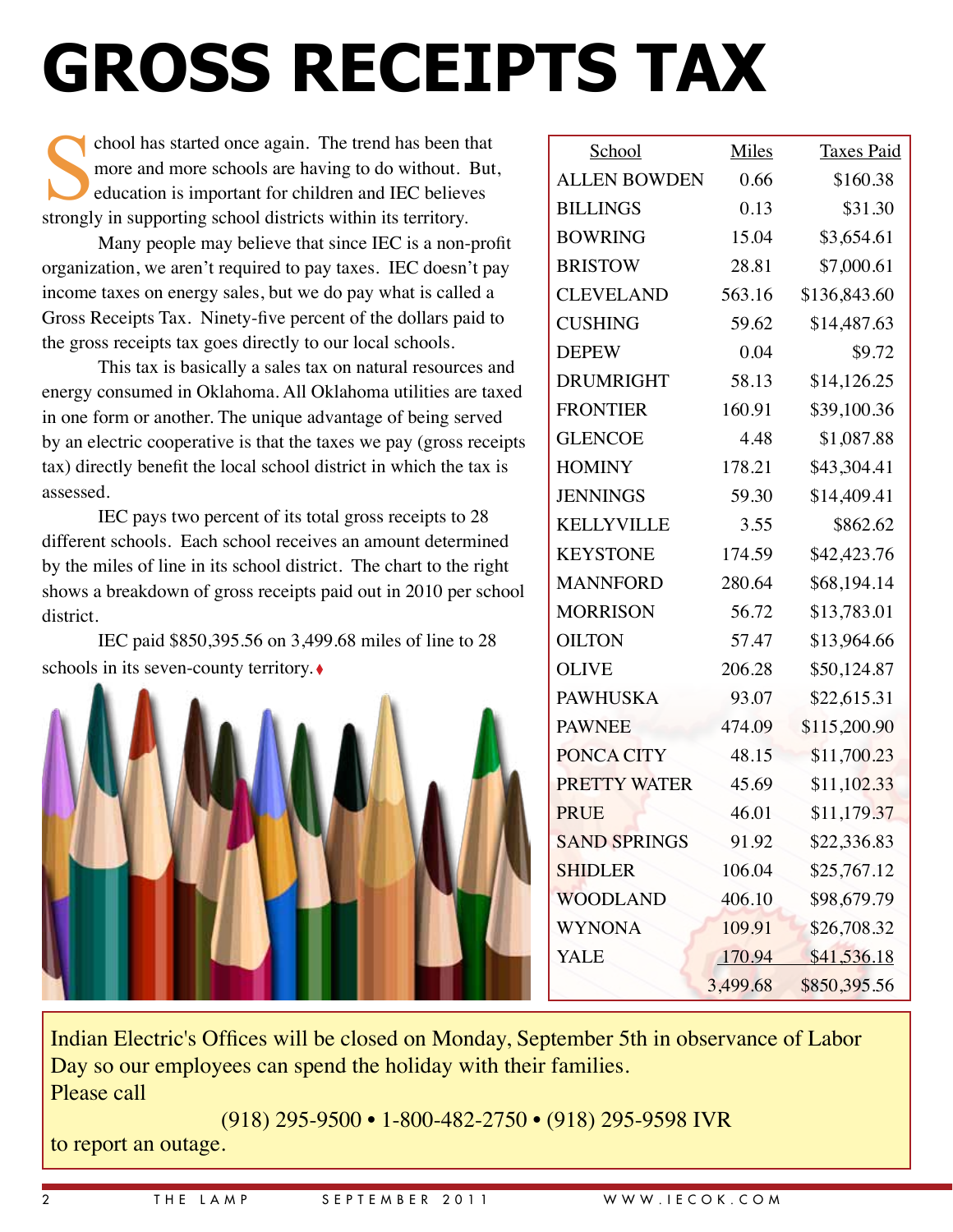### **Wildfires rage across Iec's territory**

It's probably safe to say<br>that had Smokey the Bear<br>made a home in the Paw-<br>nee County woods, he would t's probably safe to say that had Smokey the Bear made a home in the Pawcertainly have a few explicatives to describe his dismay at the rural fires that have recently ravaged many areas in the southern end of the county.

And he wouldn't be the only one. There were probably several IEC members with explicatives of their own who lost power when the fires were not even near their homes. Due to the various intense fires that burned approximately 15,000 acres from Aug. 6-8, many electric poles were burned causing \$275,000.00 in damage to IEC's system and wide spread power outages. Several sub-stations had to be shut down as well. There were nine

#### By C.L. Harmon

sub-stations in all without power at any given time during the fires, according to IEC officials.

"Some may call it a perfect storm, with fire and storms all hitting at once.", Rick Davis, Manager of Operations said. "I have never seen anything like this in my 40 plus years with IEC," he added. At one point IEC had 7200 members without power from the extreme conditions of the fire and the thunderstorms which followed.

The fires started just west of Hwy. 48 in the Terlton area and moved west, for the most part staying north of Hwy. 51 and south of Hwy. 412. However, due to the circumstances of strong





winds, dry conditions and an abundance of cedar trees, the small blazes began jumping the highway eventually becoming a fire storm sweeping everything in its path to embers and ashes.

The substation outages were caused by high winds downing KAMO Power's transmission structures and the inability to back feed from another direction due to the fires. KAMO is IEC's power provider. KAMO and IEC employees, worked diligently to repair downed lines and help firefighters and homeowners.

IEC employees Shawn Ledford and Jon Compton were helping fight the fires with an IEC spray rig. Down the road they noticed a family leaving their home due to the encroaching flames. The family took as many possessions

*Due to the various intense fires that burned approx. 15,000 acres from Aug. 6-8, many electric poles were burned and taken out causing power outages.*

*Continued on Page 4*